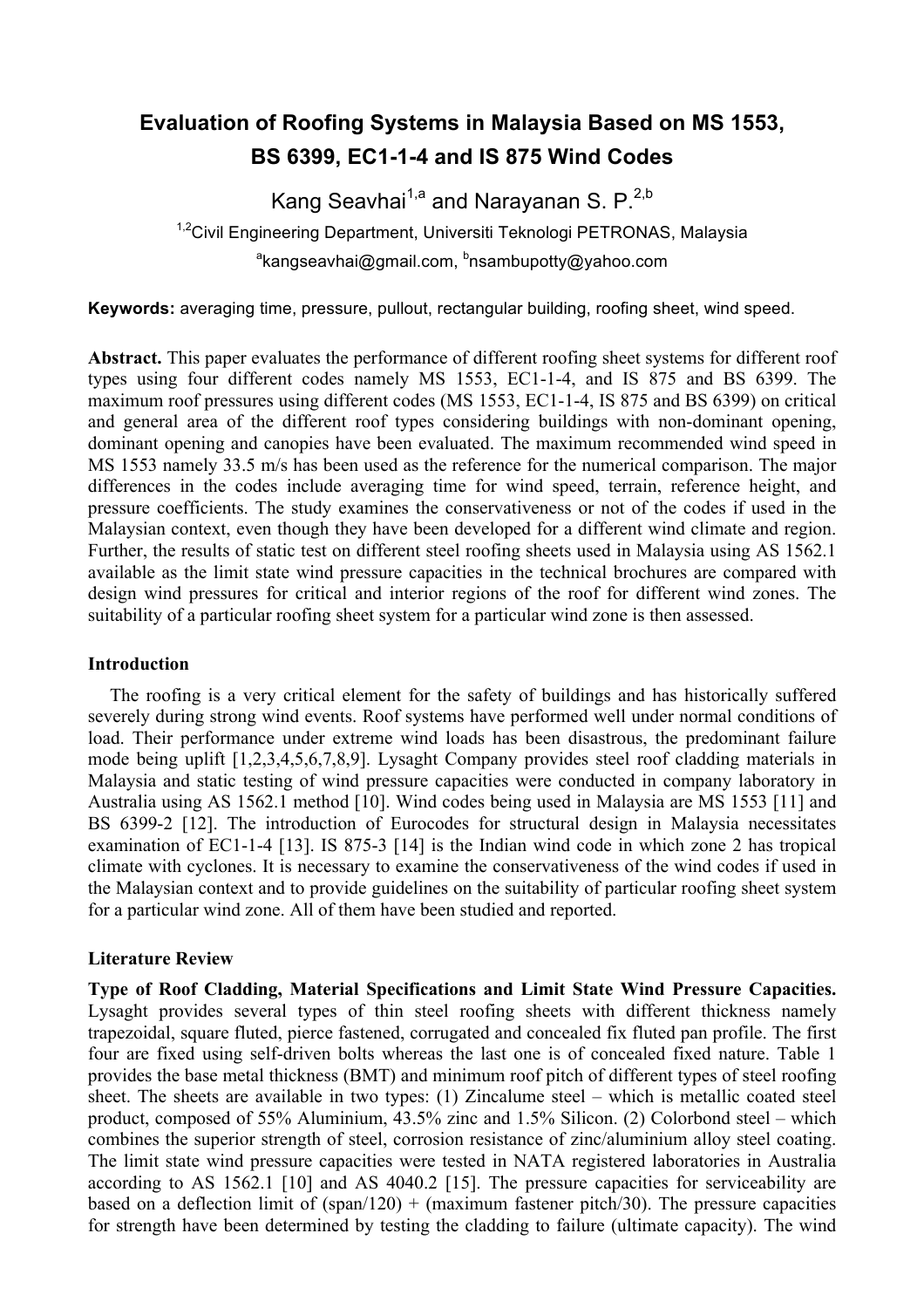pressure capacities were tested with different types of steel roofing sheets of different thickness and types of connections for different spans (from 0.6m to 4.5m) for the single span, internal span and end span respectively. The results are given in the technical brochures [16,17,18,19,20].

| Type of sheet/ profile/cladding | $BMT$ (mm)       | Minimum roof pitch             |
|---------------------------------|------------------|--------------------------------|
| Concealed fix, fluted pan       | 0.42, 0.48, 0.60 | 1 degree (1 in 57.3)           |
| Trapezoidal steel               | 0.42, 0.48       | 3 degrees $(1 \text{ in } 20)$ |
| Subtle square fluted steel      | 0.35, 0.42, 0.48 | 2 degrees $(1 \text{ in } 30)$ |
| Pierce-fastened roofing         | 0.42, 0.55, 0.75 | 2 degrees $(1 \text{ in } 30)$ |
| corrugated                      | 0.42, 0.48       | 5 degrees $(1 \text{ in } 12)$ |

Table 1: Different types of steel roofing sheets, BMT and Minimum roof pitch [16,17,18,19,20]

**Types of Roof Cladding Connections and Method of Connection.** Fig. 1a, 1b and 1c shows details of the connections of steel roofing sheets to the purlins as recommended by [8,10,16,17,18,19,20,21]. Use of 5 fasteners per sheet per support is recommended (either rib fixed or pan fixed) (Fig. 1a; 1b). For concealed fixing, the clips are provided corresponding to each rib (Fig. 1c).

international interviewers

Fig. 1a: Screw Fix through Rib

Fig. 1b: Screw Fix through Pan

Fig. 1c: Concealed fix, fluted pan profile

Figure 1: Details of connecting the roofing sheets to purlins

**Ultimate Pull-out Strength Capacities of Screws.** The ultimate average pullout strength of screws connecting the roofing sheets to steel purlins are tested under the laboratory condition and the results are based on different thickness of the purlins, and available in technical brochure (Table 2)[22].

| Table 2. Offinate Average Pullout Data $ 22 $ |            |                       |            |  |  |
|-----------------------------------------------|------------|-----------------------|------------|--|--|
| <b>Base Thickness</b>                         | G450 Steel | <b>Base Thickness</b> | G450 Steel |  |  |
| 1.0 <sub>mm</sub>                             | -          | 1.9 <sub>mm</sub>     | 5500N      |  |  |
| 1.2 <sub>mm</sub>                             | 3100N      | $2.4$ mm              | 7300N      |  |  |
| $1.5$ mm                                      | 4200N      | 3.0 <sub>mm</sub>     | 9800N      |  |  |

 $2: I$ Iltimate Average Pullout Data [22]

**Wind Speeds.** The wind speeds in MS 1553-2002, IS 875-3-1987, BS 6399-2-1997 and EC1-1- 4-2005 are based on 3-second gusts, 3 second gusts, 10 minute mean and hourly means respectively.

**Building Types.** Rectangular plan buildings may have different roof types like mono-slope, pitched (gabled or hipped), canopy (pitched or troughed), saw tooth (single or multi span) and circular arch roofs. These building types are further classified based on percentage openings into non-dominant and dominant opening and open (canopy type). All of them have been considered in the study.

**Reference Height.** For calculation and comparison of wind pressures in different codes, MS 1553-2002 is used as the reference. The reference heights are calculated based on roof pitch of 10 degree and average roof height to width ratio of the building of 1.0. Buildings with average roof heights 3, 5, 10 and 15m are considered in this study. The different reference heights of the buildings with different wind codes have been discussed in [23,24,25,26,27].

**Number of Terrain Categories (TC).** EC1-1-4-2005 specifies 5 TCs (0, I, II, III and IV) whereas MS 1553-2002 and IS 875-3-1987 specify only 4 (I, II, III and IV). BS 6399-2-1997 defines three categories of terrains namely sea, country and town.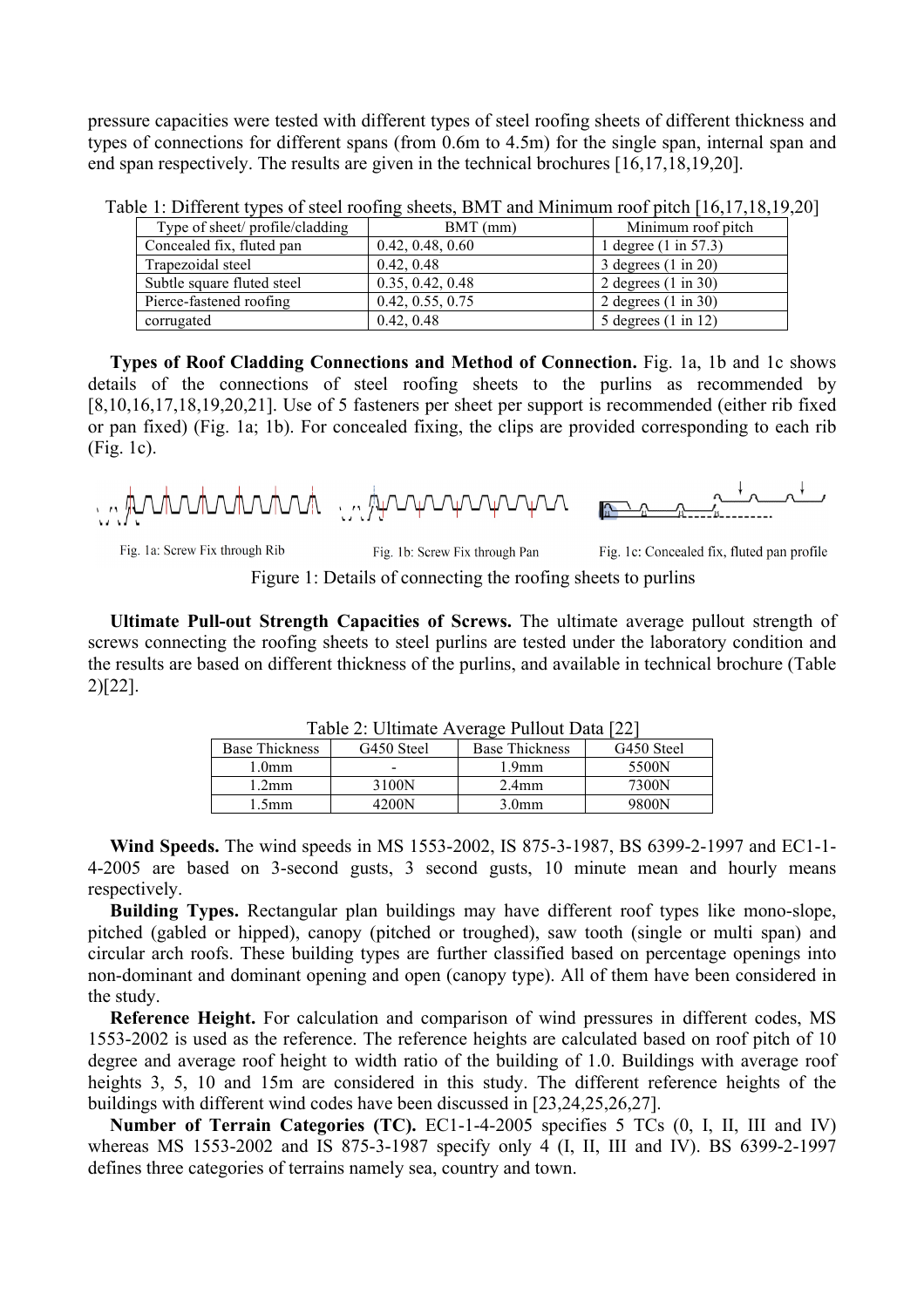**External Pressure Coefficients, Internal Pressure Coefficients and Net Pressures Coefficient.** Determination of external, internal and net pressures coefficients as per MS 1553- 2002, IS 875-3-1987, EC1-1-4-2005 and BS 6399-2-1997 have been discussed in [23,24,25,26,27]. **Wind pressure on the roofs.** Determination of roof pressures as per MS 1553-2002, IS 875-3-

1987, EC1-1-4-2005 and BS 6399-2-1997 have been discussed in [23,24,25,26,27].

#### **Objectives of Study**

The objectives of the study were: (a) To compare the maximum positive and negative pressures on the local and general area of the roof for rectangular plan buildings with average roof height not greater than 15m for different roof types and building with different permeability or opening condition using MS 1553-2002 Simplified procedure, EC1-1-4-2005; BS 6399-2-1997 Standard procedure, and IS 875-3-1987. (b) To evaluate the suitability of roofing systems for building with different roof heights, terrains and wind zones.

## **Methodology**

A comparison of the codes requires the wind speed to be converted to the averaging time used in different codes (since 3 second winds speeds have been tabulated in MS 1553-2002 for Malaysia). The roof pressures for different roof types and building permeability or openings condition have been compared. Since the reference heights in EC1-1-4-2005, BS 6399-2-1997 and IS 875-3-1987 are different, those values corresponding to the average roof heights assumed for MS 1553-2002 have been evaluated for use in the respective codes. The wind speeds at the reference height are used to evaluate the pressures on the roof using the pressure coefficients. Using the basic wind speed of 33.5 m/s, and appropriate values for other parameters, the design wind pressures are calculated. Considering external pressure and internal pressure towards the roof as positive, three cases of total pressure can be evaluated (Fig. 2). The value of the terrain height multiplier varies with height (z) and the terrain category. The critical positive (case b) and negative pressures (case c) in Fig. 2 have been evaluated for different height and terrain categories for different roof types and building conditions. Using wind speed of 33.5 m/s converted to the corresponding averaging time, the values of roof pressures as per MS1553-2002; EC1-1-4-2005, BS 6399-2-1997 and IS 875-3- 1987 are evaluated and compared. The design maximum pressures calculated using MS 1553-2002 are compared with the limit state wind pressures for local and general areas on roof and suitability of spans are decided. Two methods are used to evaluate the wind loading on the screws (1) To use the finite element model to find out the reaction of the screw on the middle purlin under maximum loading and (2) To use the simple method of dividing the total load on the middle purlin by the number of screw fasteners on the middle purlin to get the reaction. The values are compared with the average pull-out strength of screws from purlin obtained from the technical brochures.



Figure 2: Cases of roof wind pressure on duopitch rectangular buildings

#### **Results and discussion**

General. The analysis has been done considering the maximum 3 second basic wind speed in Malaysia, which is 33.5m/s. The corresponding 10 minute mean wind and mean hourly wind speeds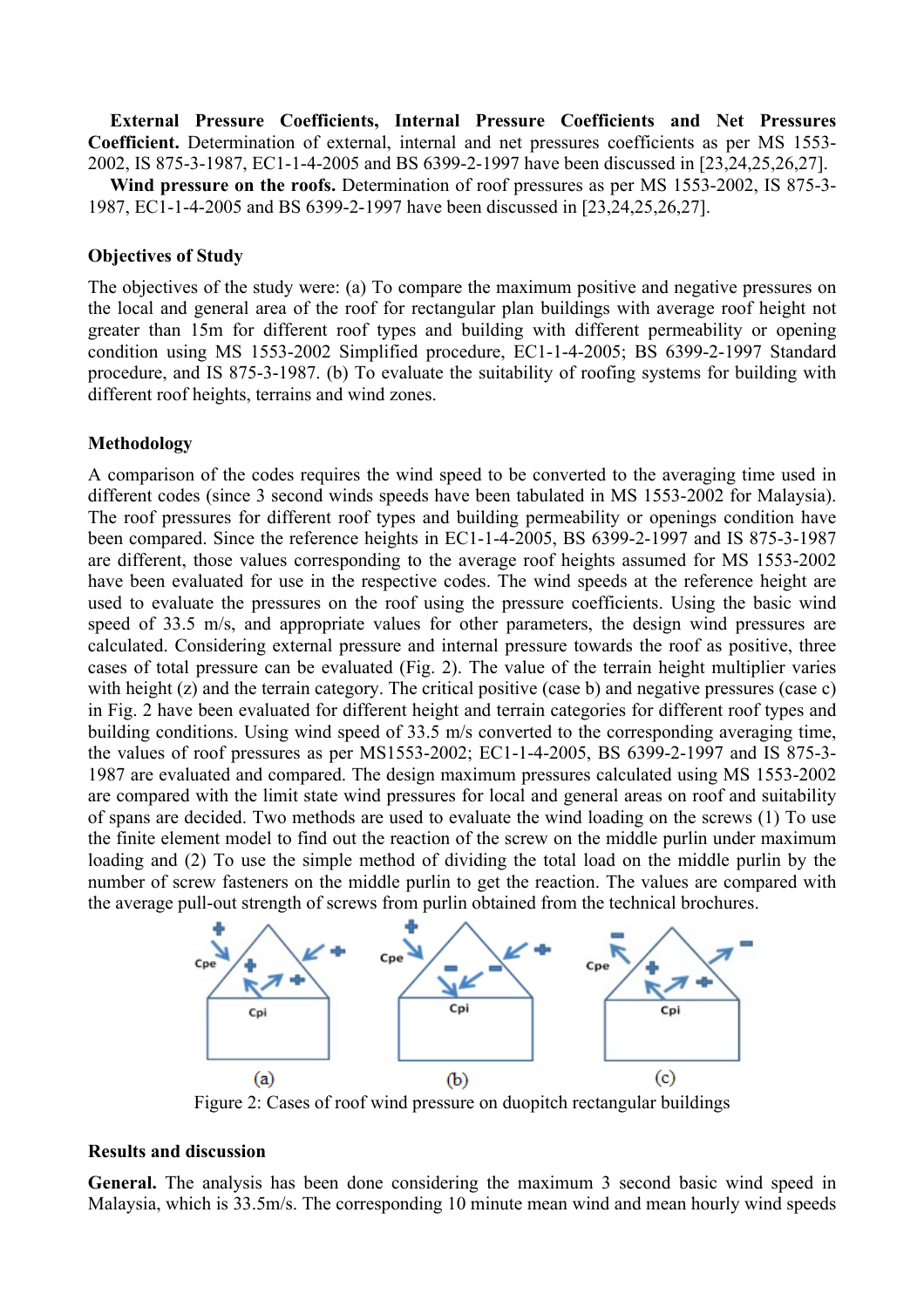are calculated with conversion factors (0.697 and 0.658) obtained from the Durst curves available in ASCE 7-10 [28] as 23.4 m/s and 22.0 m/s respectively.

**Comparison of roof pressures.** The maximum negative and positive pressures on general and local areas for all types of roofs with as per MS 1553, EC1-1-4, IS 875-3 and BS 6399-2 for different terrains indicate increasing trend of values with increasing height and decreasing trend from TC 1 to TC 4, as expected [23-27]. To determine conservativeness of the different codes if used in Malaysia, all pressures determined using different codes have divided by the corresponding pressures determined using MS 1553.

**Roof pressure ratios for buildings with non-dominant opening.** Ratios for all terrain categories for EC1-1-4-2005 are generally higher than 1.0 for all types of roofing considered except in TC4 for circular arch roof where the ratio of the maximum negative pressure on local and general areas are less than 1.0. For IS 875-3-1987 in the case of duopitch roofs, the ratios are generally less than 1.0 for TC1 and TC2. For monoslope and flat roofs all ratios are less than 1.0. For circular arch roofs, the ratios of the negative pressures are less than 1.0. For multi sawtooth and multi duopitch roofs, all ratios are generally less than 1.0 expect for the maximum positive pressure on general areas which are greater than 1.0. For BS 6399-3-1997, all ratios for duo-pitch, mono-pitch and multi duo-pitch roofs are generally greater than 1.0 except for local areas of TC1 where the ratios are less than 1.0. For flat roofs the ratios are generally less than 1.0 except for the ratios of maximum negative pressure on general areas in TC3 and TC4. For multi span sawtooth roofs, the ratios on local areas are generally less than 1.0 except for TC3 and TC4 where the maximum negative pressure ratios on local areas are higher than 1.0.

**Roof pressure ratios for buildings with dominant openings.** Ratios for all terrain categories for EC1-1-4-2005 are generally higher than 1.0 for all types of roofing considered except for circular arch roof where the maximum negative pressure ratios on local areas are less than 1. For IS 875-3-1987 in the case of flat roofs, multi span duo-pitch, multi span sawtooth, duo-pitch, monoslope roofs the ratios are generally less than 1.0. For circular arch roofs, except for maximum negative pressure ratios for local areas, all values are generally greater than 1.0. Ratios for all terrain categories for BS 6399-3-1997 are generally higher than 1.0 for all types of roofing considered except for the maximum negative pressure ratios for local areas in TC1 are less than 1, the minimum ratio is about 0.87.

**Roof pressure ratios for canopies.** Ratios for all terrain categories for EC1-1-4-2005 are generally higher than 1.0 for all types of canopies considered except for monoslope canopies where the maximum negative pressure ratios for block under are less than 1, the lowest ratio is about 0.58. Ratios for all terrain categories for IS 875-3-1987 are generally higher than 1.0 for all types of canopies considered except for monoslope canopies where the maximum negative pressure ratios for block and empty under are less than 1, the lowest ratio is about 0.61. Ratios for all terrain categories for BS 6399-3-1997 are generally higher than 1.0 for all types of canopies considered except for monoslope canopies where the maximum negative pressure ratios for block under are less than 1 for TC1, the lowest ratio is about 0.81.

**Consideration of Bending Failure of the Roofing Sheets.** The suitable spans for each type of roofing sheets have been determined for different terrains and height of the structures for all roof types and buildings with different permeability or opening condition. The overall results of the suitability of spans are summarized below.

Terrain Category I, height from 3m - 5m: It is suitable and economical to use Subtle square fluted with minimum BMT of 0.42mm with span below 1.2m. For Subtle Square fluted, Trapezoidal, HR-29 and Custom blue orb 17 with BMT of 0.48mm, 0.48mm, 0.42m and 0.8mm respectively are suitable to use with 1.5m span. HR-29 with BMT of 0.55mm can use up to 2.1m span. Custom orb 16 with minimum BMT of 0.42mm is recommended to use with span not greater than 0.9m. Klip Lok Optima is not recommended to use. From 10m-15m: It is suitable and economical to use Subtle square fluted with minimum BMT of 0.42mm with span below 0.9m. For Subtle Square fluted, Trapezoidal, HR-29 and Custom blue orb 17 with BMT of 0.48mm, 0.48mm, 0.42m and 0.8mm respectively are suitable to use with 1.2m span. HR-29 with BMT of 0.55mm can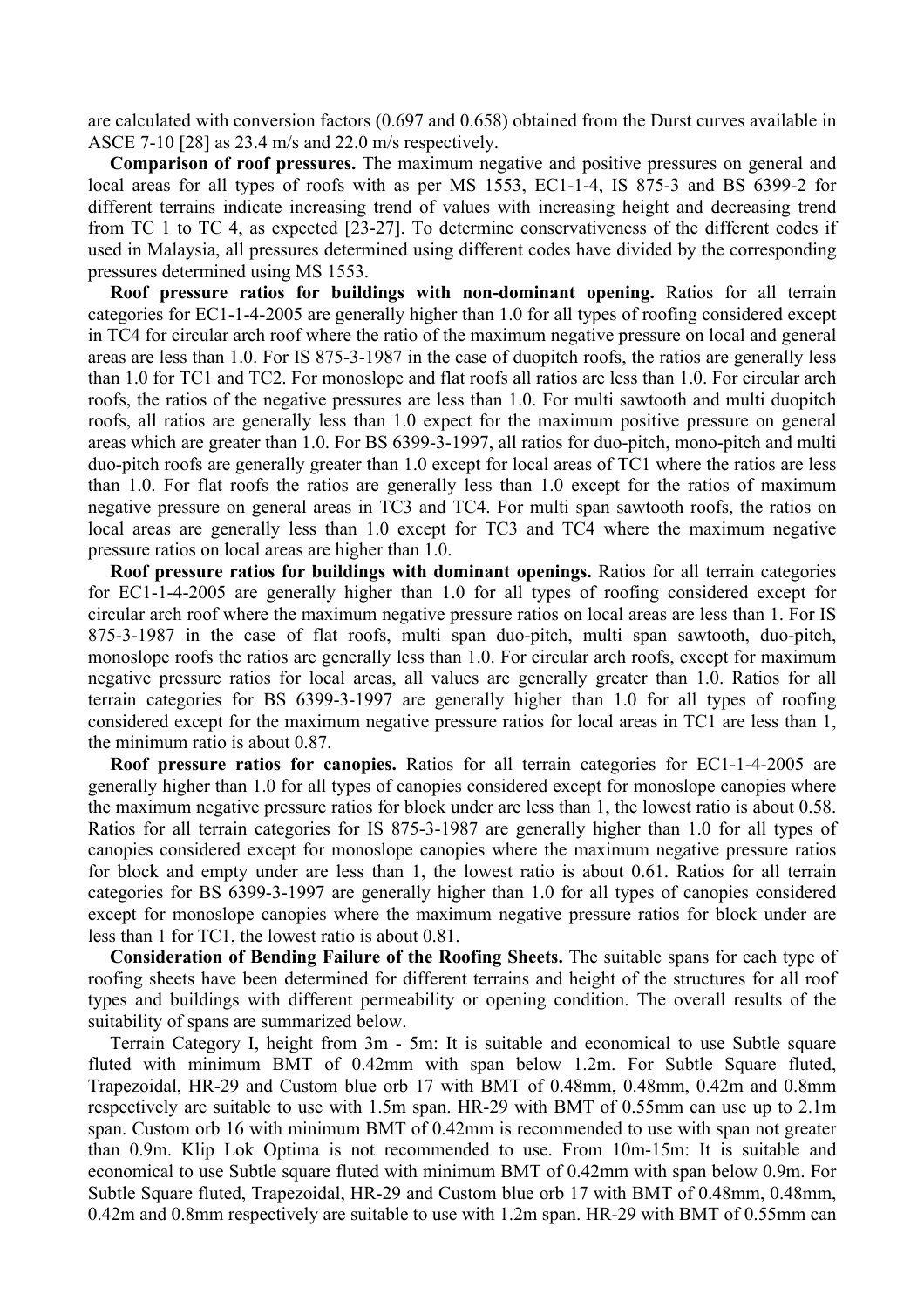use up to 1.8m span. Custom orb 16 with minimum BMT of 0.42mm is recommended to use with span not greater than 0.9m. Klip Lok Optima is not recommended to use.

Terrain Category II, height from 3m - 5m: It is suitable and economical to use profile Subtle square fluted with minimum BMT of 0.42mm for span below 1.5m. For trapezoidal and Subtle square fluted with BMT of 0.48mm can support the span up to 1.8m. Using HR-29 with minimum BMT of 0.42mm can use with 2.1m span. Custom orb 16 with minimum BMT of 0.42mm is recommended to use with span not greater than 1.2m. Klip Lok Optima is not recommended to use. From 10m-15m: It is suitable and economical to use Subtle square fluted with minimum BMT of 0.42mm with span below 1.2m. For trapezoidal, Subtle square fluted and custom blue orb 17 with BMT of 0.48mm, 0.48mm and 0.80mm respectively can use with 1.5m span. HR-29 with BMT of 0.42mm can use with 1.8m span. Custom orb 16 with minimum BMT of 0.42mm is recommended to use with span not greater than 1.2m. Klip Lok Optima is not recommended to use.

Terrain Category III, height from 3m - 5m: It is suitable and economical to use Subtle square fluted with minimum BMT of 0.42mm with spans below 1.8m. For trapezoidal, Subtle square fluted and Klip Lok Optima with BMT of 0.48mm, 0.48mm and 0.6mm respectively can support span up to 2.1m. HR-29 and Trapezoidal with BMT of 0.42mm and 0.48mm respectively can use up to 2.4m span. Custom orb 16 and custom blue orb 17 with minimum BMT of 0.42mm and 0.6mm respectively are recommended to use with spans not greater than 1.5m. Klip Lok Optima without edge stiffener is not recommended to use. From  $10m - 15m$ : It is suitable and economical to use Subtle square fluted with minimum BMT of 0.42mm for the spans below 1.5m. For trapezoidal and Subtle square fluted with BMT of 0.48mm can support the span up to 1.8m. Using HR-29 with BMT of 0.55mm can use with 2.4m span. Custom orb 16 with minimum BMT of 0.42mm is recommended to use with span not greater than 1.2m. For Custom blue orb 17 and Klip Lok Optima with BMT of with 0.60mm can use with spans not greater than 1.5m. Klip Lok Optima without edge stiffener is not recommended to use.

Terrain Category IV, height from 3m - 5m: It is suitable and economical to use Subtle square fluted with minimum BMT of 0.42mm for the span below 1.8m. For trapezoidal, Subtle square fluted and Klip Lok Optima with BMT of 0.42mm, 0.48mm and 0.6mm respectively can support the span up to 2.1m. Using HR-29 and Trapezoidal with BMT of 0.42mm and 0.48mm respectively can use with 2.4m span. Custom orb 16 and custom blue orb 17 with minimum BMT of 0.42mm and 0.6mm respectively are recommended to use with span not greater than 1.5m. Klip Lok Optima without edge stiffener and Custom blue orb 17 with BMT of 0.6mm and 0.48mm respectively can use with 1.8m span. From 10m – 15m: It is suitable and economical to use Subtle square fluted with minimum BMT of 0.42mm for the span below 1.8m. For trapezoidal and Subtle square fluted with BMT of 0.42mm, 0.48mm respectively can support the span up to 2.1m. Custom orb 16 and custom blue orb 17 with minimum BMT of 0.42mm and 0.6mm respectively are recommended to use with span not greater than 1.5m. Klip Lok Optima with and without edge stiffener and Custom blue orb 17 with BMT of 0.6mm, 0.6mm and 0.8mm respectively can use with 1.8m span.

**Consideration of Pull-out Failure of the Screws.** All design pull out loads on the screws (5 screw fasteners per sheet) for all terrain categories with all roof types and different buildings conditions are lower than 3100N which is the minimum ultimate average pull out strength of the screws from purlin of 1.2 mm section thickness (Table 2). It is indicated using 5 screw fasteners per sheet for all type of roofing sheets connected to the purlin are safe under static loading.

#### **References**

[1] J. E. Minor, K. C. Mehta, and J. R. McDonald, Failures of structures due to extreme winds, ASCE J. of structural division, 98(11), 1972, 2459-2473.

[2] Narayanan.S and Mathews,M.S , 1996, Behaviour of Roofs of Industrial Structures to cyclonic Wind Loads, INCODIM, Chennai, January.